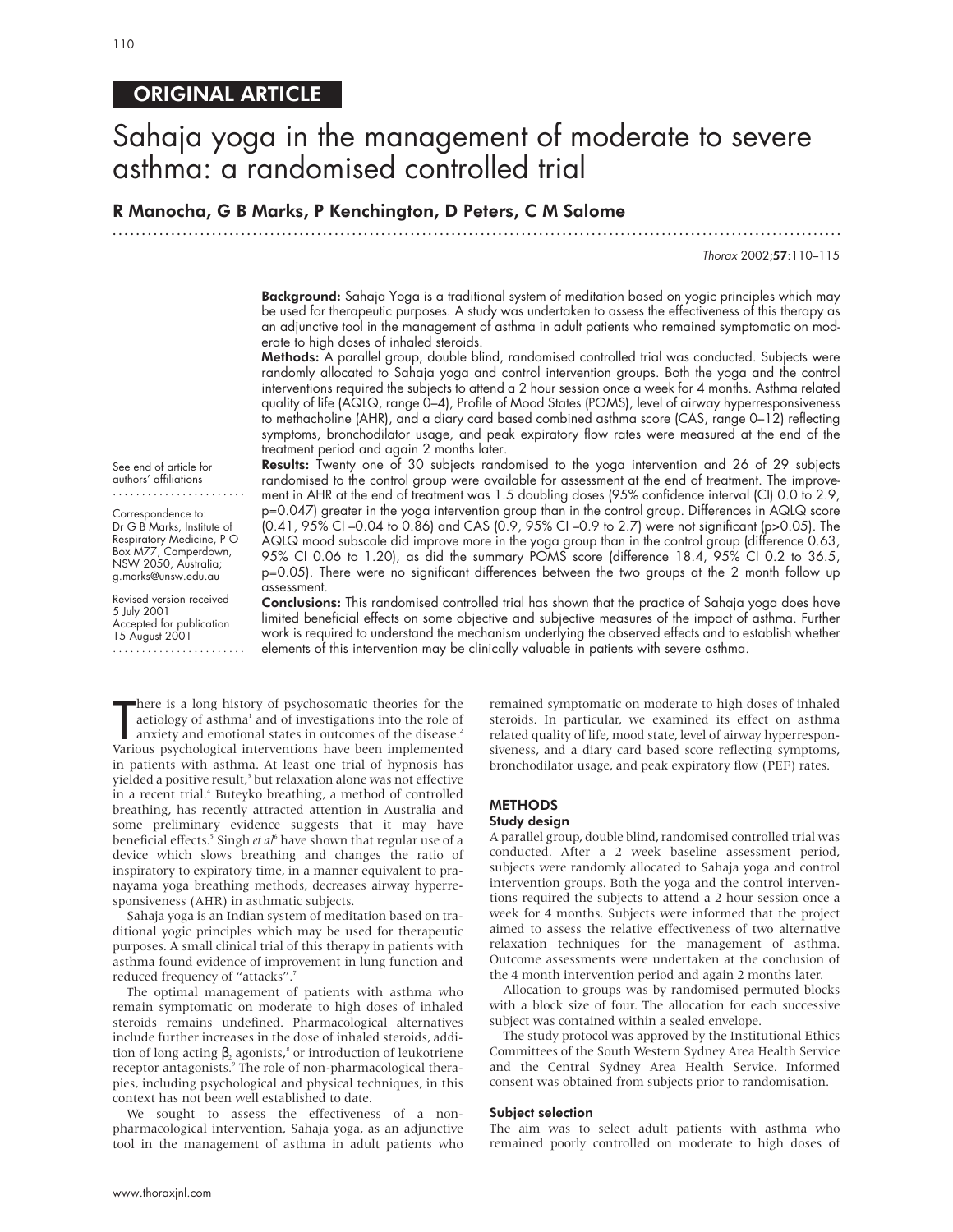| Score          | Symptoms                                                                               | <b>Bronchodilator usage</b>                       | Min morning PEF<br>as % of best* |
|----------------|----------------------------------------------------------------------------------------|---------------------------------------------------|----------------------------------|
| $\Omega$       | Nil                                                                                    | Nil                                               | >93%                             |
|                | No night symptoms; daytime symptoms $\leq 2$ times (in 2/52)                           | Used on $\leq 2$ days (in 2/52)                   | $>85$ and $\leq 93\%$            |
| $\overline{2}$ | No night symptoms; daytime symptoms $>2$ times but $\leq 10$ times<br>(in 2/52)        | Used on >2 days but $\leq 10$ days (in 2/52)      | $>78$ and $\leq 85\%$            |
| 3              | Night symptoms $\leq 2$ times (in 2/52) OR daytime symptoms > 10<br>times (in $2/52$ ) | Used on >10 days, average 1-2 times/day           | $>70$ and $\leq 78\%$            |
| 4              | Daytime symptoms every day OR night symptoms > 2 times<br>(in 2/52)                    | Used on >10 days, average 3 times or more per day | $≤70%$                           |

inhaled steroids and who were amenable to the idea of a nonpharmacological stress management intervention.

Subjects were recruited by newspaper advertisement (n=850 responses), review of asthma clinic records (n=200 reviewed), and through local general practitioners (n=30 referrals). Subjects with asthma were eligible for inclusion in the study if they were aged 16 or over and had a history of asthma symptoms for a least 1 year. Other inclusion criteria were: at least moderate to severe asthma as evidenced by a combined asthma score of 7 or more out of 12 (see below)<sup>10</sup>; airway hyperresponsiveness (PD<sub>20</sub>FEV<sub>1</sub> <12.2 µmol methacholine) or  $>$ 15% FEV<sub>1</sub> bronchodilator response; daily inhaled treatment with  $\geq 1500 \text{ µg}$  beclomethasone, 1200  $\text{µg}$  budesonide or 750 µg fluticasone for at least the preceding 6 weeks; and stable asthma treatment for the preceding 6 weeks. Subjects with a history of an exacerbation or respiratory tract infections in the preceding 6 weeks, current smokers, pregnant or lactating women, and those who could not communicate in English were excluded.

### Sahaja yoga intervention

The key experience of Sahaja yoga meditation is a state called "thoughtless awareness" or "mental silence" in which the meditator is fully alert and aware but is free of any unnecessary mental activity. The Sahaja yoga session was conducted by an experienced instructor who taught subjects how to achieve this state by the use of silent psychological affirmations. The weekly sessions involved meditation, instructional videos, personalised instruction, and discussion of problems in relation to improving the experience of meditation. Subjects were encouraged to achieve this state of mental silence for a period of 10–20 minutes twice each day.

### Control intervention

The control intervention included relaxation methods, group discussion, and cognitive behaviour therapy-like exercises. Relaxation methods involved positive affirmations such as "I can breathe easily and without restriction", progressive muscle relaxation, and visualisation (focusing on seeing their lungs breathing easily). Group discussion was semi-formal and enabled participants to share experiences and develop a sense of community. The cognitive behaviour therapy-like exercises were designed to give the subject insight into the way in which their thoughts, feelings, and reactions to stress influenced the severity and perception of their illness. This approach was based on a workbook on relaxation and stress management techniques called *Learning to Unwind*. <sup>11</sup> The sessions were conducted by an experienced instructor. Subjects were encouraged to practise the techniques at home for 10–20 minutes twice daily.

Both the yoga and control techniques were practised with the subject seated. Treatment with inhaled steroids, long acting  $\beta_2$  agonists, and/or theophylline was continued unchanged throughout the study period.

#### Outcome measurements

Outcome assessments at baseline, at the end of the intervention, and 2 months after the end of the intervention were undertaken by an investigator who was blind to the group allocation of the subjects.

Subjects kept written diary cards to record twice daily PEF rates, symptoms, and bronchodilator use for 2 week periods at each assessment. Each of these was scored as shown in table 1. The combined asthma score, $10$ <sup>th</sup> the sum of these three components, was then calculated for each subject for each assessment period. The possible range of scores was 0–12. In addition, mean morning peak flow (am PEF) and lowest peak flow as a percentage of the highest peak flow (low%high) were calculated for each diary card.

At each assessment subjects completed a questionnaire to assess changes in medication compared with baseline. A disease specific asthma quality of life questionnaire (AQLQ, University of Sydney)<sup>12</sup> and a measure of mood states, the Profile of Mood States (POMS),<sup>13</sup> were also administered. Total AQLQ scores and subscale scores for breathlessness, mood disturbance, social disruption, and concerns for health were calculated on a scale of 0 (no impairment of quality of life) to 4 (maximum impairment). POMS scores for tension, depression, anger, vigour, fatigue, confusion, and a summary mood score were calculated.

Spirometric function was measured at least 4 hours after the last dose of short acting bronchodilator and 12 hours after the last dose of long acting bronchodilator. A methacholine challenge test was performed to assess airway responsiveness in subjects who did not have severe airflow obstruction (generally, FEV<sub>1</sub> >60% predicted<sup>14</sup>) at baseline. The challenge was performed by the rapid method using a hand held DeVilbiss No 45 nebuliser to administer cumulative doses of methacholine in the doses of 0.1–12.2  $\mu$ mol.<sup>15</sup> The provoking dose required to cause a 20% reduction in  $FEV<sub>1</sub>$  from the post-saline value (PD<sub>20</sub>FEV<sub>1</sub>) was measured by linear interpolation on a log-dose response curve or by linear extrapolation to a maximum of twice the final dose administered. All extrapolated values greater than this were assigned a value of twice the final cumulative dose. Values of  $PD_{20}FEV$ , were log transformed for analysis. Change in  $PD_{20}FEV_1$  was expressed in units of doubling doses.

### Data analysis and sample size

Analysis was by intention to treat. Primary outcome variables were the combined asthma score, the AQLQ (Total) score, and  $PD_{20}FEV$ . All other outcomes were secondary outcome variables.

All outcomes measured at the conclusion of the intervention and 2 months later were expressed as changes from baseline. Between group differences in these changes were calculated, together with 95% confidence intervals. The changes were compared by the unpaired (two sample) *t* test. For non-normally distributed data Wilcoxon's non-parametric test was used to check the results of the parametric analysis.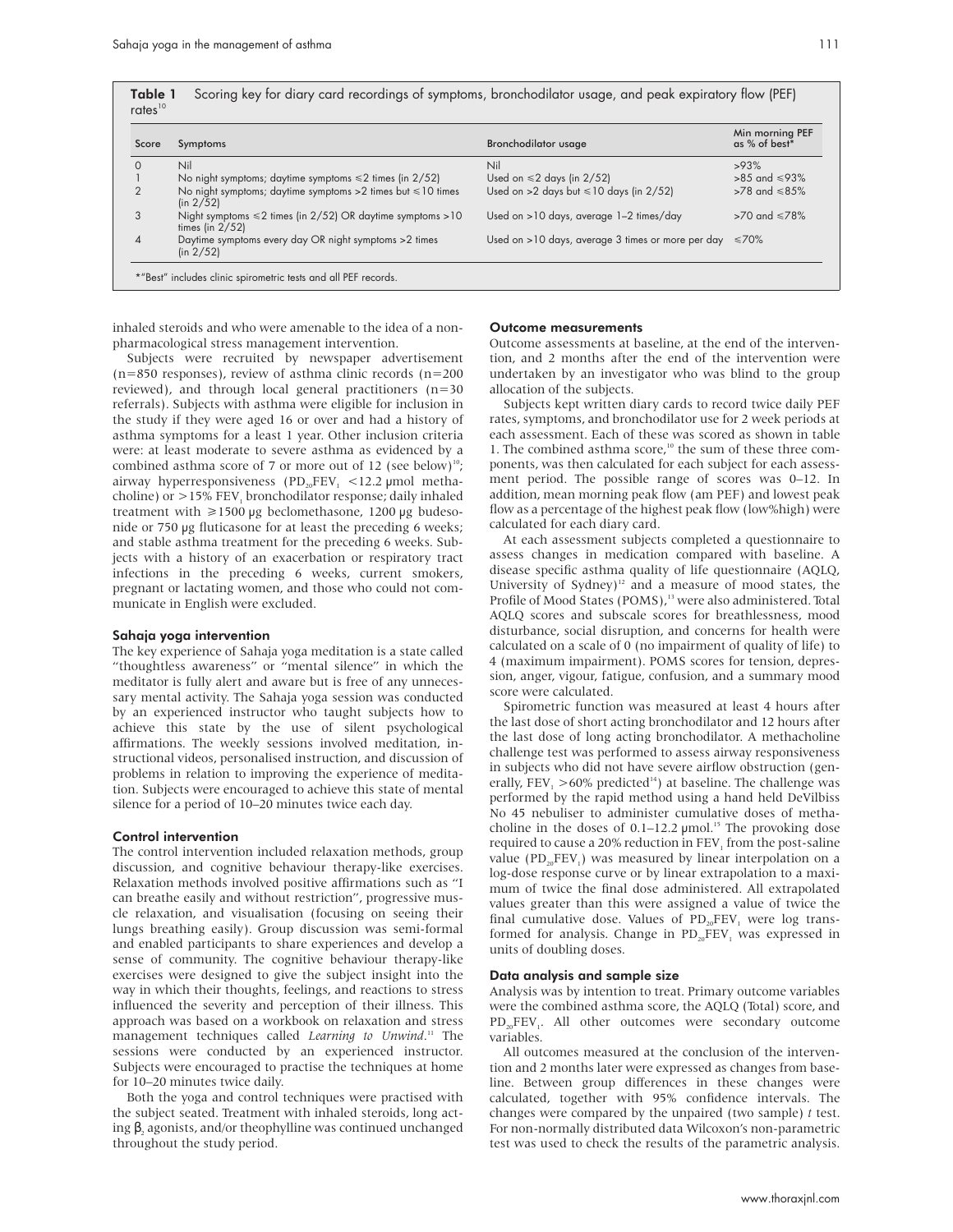|       | Table 2 Reasons for withdrawal of subjects from the |
|-------|-----------------------------------------------------|
| study |                                                     |

|                                   | Sahaja yoga Control |  |
|-----------------------------------|---------------------|--|
| Social/work changes               |                     |  |
| Illness unrelated to intervention |                     |  |
| Disliked the intervention         |                     |  |
| Changed management regimen        |                     |  |

Details of subjects' record of attendance at the Sahaja yoga and control group sessions were quantified to assess compliance.

We estimated that a sample size of 25 in each group would allow us to detect a difference between groups in  $PD_{20}$  of one doubling dose with 80% power ( $\alpha = 0.05$ ). This sample size would also be sufficient to detect a clinically meaningful difference in AQLQ scores between the groups.<sup>16</sup> To ensure 25 subjects were available for evaluation we planned to randomise 30 subjects into each group.

# RESULTS

## Subjects

Of 120 subjects who appeared suitable for the study on the basis of initial telephone interview, 59 eligible subjects were finally randomised: 30 to the Sahaja yoga intervention and 29 to the control arm. Nine subjects randomised to the yoga intervention and three subjects randomised to the control group withdrew before the end of treatment assessment. No outcome data are available for these subjects. The reasons for withdrawal are shown in table 2.

Differences at baseline between the randomisation groups and between those who did and did not complete the end of treatment assessment are shown in table 3. Subjects in the yoga group had slightly higher (worse) scores on the mood subscale of the AQLQ and higher PEF values (low%high) than those in the control group. Five subjects in each group were using long acting β, agonists and one subject in each group was taking theophylline.

Of the 21 subjects in the yoga group who had the end of treatment assessment, five did not have a methacholine challenge at baseline (all because of a pre-test FEV<sub>1</sub> of  $<60\%$  predicted), four did not have a challenge at the end of treatment

(two because of a pre-test FEV<sub>1</sub> of  $<60\%$  predicted), and six did not have a challenge at end of the 2 month follow up period (four because of a pre-test  $FEV<sub>1</sub>$  of  $<60\%$  predicted). Of the 26 control group subjects who had the end of treatment assessment, one was lost to follow up before the 2 month follow up assessment and one did not complete the diary cards or questionnaires at the end of the treatment period or the 2 month follow up period. In addition, seven did not have a methacholine challenge test at baseline (six because of a pretest FEV<sub>1</sub> of <60% predicted), eight did not have a challenge at the end of the treatment period (seven because of a pre-test  $FEV<sub>1</sub> < 60\%$  predicted), and nine of the continuing participants did not have a challenge at the end of the 2 month follow up period (eight because of a pre-test  $FEV<sub>1</sub>$  of  $<60\%$  predicted).

### Adherence to the intervention

Twenty of the 21 subjects in the yoga intervention group who had the end of treatment assessment attended at least eight of the 16 yoga sessions. Seventeen of these attended 12 or more sessions and five attended all 16 sessions. In the control group 19 of the 26 who had the end of treatment assessment attended at least eight sessions, 17 attended 12 or more sessions, and 12 attended all 16 sessions.

### Principal outcome measures

At the end of the treatment period the level of AHR had improved by 1.6 doubling doses (95% confidence interval (CI) 0.6 to 2.7) in the yoga intervention group and by 0.2 doubling doses (95% CI−0.8 to 1.2) in the control group (p=0.047 for between group difference). The difference between the groups was no longer significant 2 months after the end of treatment (fig 1, table 4).

The exclusion of data for occasions when methacholine challenge tests could not be performed because of low lung function potentially could have biased this analysis of change in AHR. In a sensitivity analysis the change in  $PD_{20}FEV$ <sub>1</sub> was re-calculated with  $PD_{20}FEV_1$  assigned to a value of 0.1  $\mu$ mol (equivalent to severe AHR) for those occasions when a challenge was not performed because the pre-test FEV, was <60% predicted. The findings of this sensitivity analysis were similar to those of the primary analysis. This analysis showed that, at the end of treatment, the improvement in AHR was 1.9 doubling doses greater in the yoga intervention group than in

|                                 | Yoga          |                | Control       |                 |
|---------------------------------|---------------|----------------|---------------|-----------------|
|                                 | Randomised    | Complete*      | Randomised    | Complete*       |
| Number                          | 30            | 21             | 29            | 26              |
| Mean age (years)                | 36            | 37             | 36            | 37              |
| Female (n)                      | 14            | 11             | 17            | 15              |
| Ex-smokers (n)                  | 10            | $\overline{7}$ | 11            | 10              |
| Duration of asthma (years)      | 25            | 25             | 22            | 22              |
| Mean inhaled steroid dose (µg)† | 2458          | 2274           | 1927          | 1918            |
| Mean FEV, (% predicted)         | 75%           | 76%            | 76%           | 73%             |
| Mean FEV,/FVC ratio             | 0.70          | 0.71           | 0.75          | 0.74            |
| Mean AQLQ Total score           | 1.7           | 1.5            | 1.5           | 1.5             |
| Mean AQLQ Breathlessness score  | 1.5           | 1.4            | 1.5           | 1.5             |
| Mean AQLQ Mood score            | 1.7           | 1.8            | 1.3           | 1.3             |
| Mean AQLQ Social score          | 1.4           | 1.2            | 1.4           | 1.5             |
| Mean AQLQ Concerns score        | 1.9           | 1.7            | 1.6           | 1.7             |
| Mean morning peak flow          | 369           | 372            | 365           | 363             |
| Peak flow (low % high)          | 76%           | 77%            | 72%           | 70%             |
| CAS‡ (max 12)                   | 10            | 10             | 10            | 10              |
| $PD_{20}FEV_1$ (µmol)           | 1.20 (n = 22) | $1.51(n = 16)$ | 1.21 (n = 22) | $1.29$ (n = 19) |

FEV<sub>1</sub> = forced expiratory volume in 1 second; FVC = forced vital capacity; AQLQ = asthma related quality of life questionnaire; CAS = combined asthma score; PD<sub>20</sub>FEV<sub>1</sub> = dose of methacholine provoking a fall in FEV<sub>1</sub><br>of 20% or more. \*Subjects who had outcome assessments performed at the end of the treatment period. †Daily dose of inhaled steroids in beclomethasone µg equivalents. These were calculated on the assumption<br>that beclomethasone 2000 µg = budesonide 1600 µg = fluticasone 1000 µg. ‡Median values.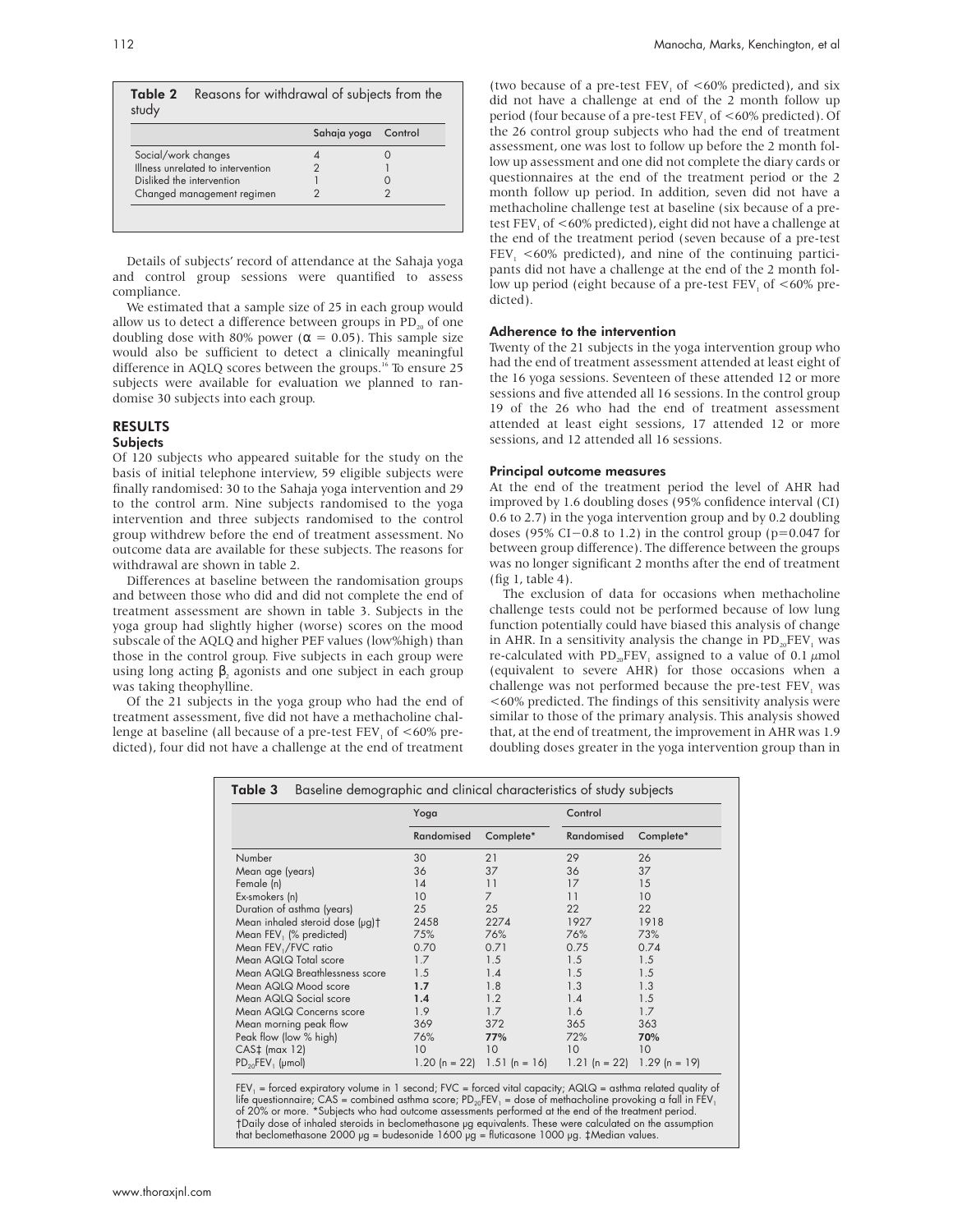

Figure 1 Changes in airway responsiveness to methacholine.  $PD_{20}FEV_1$  (µmol methacholine) at baseline, at the end of the intervention, and 2 months after the end of the intervention in the yoga group (triangles, solid line) and the control group (circles, broken line) are shown. The reference line indicates a value of 12.2 µmol, the maximum dose of methacholine administered during the challenges. Values above this line were calculated by extrapolation.

the control group (95% CI 0.7 to 3.4,  $p=0.004$ ). At the end of the 2 month follow up period the improvement in AHR, estimated in this sensitivity analysis, was 1.2 doubling doses greater in the yoga intervention group than in the control group (95% CI –0.4 to 2.8,  $p=0.1$ ).

The improvement in AQLQ score at the end of the treatment period was 0.41 units greater in the yoga group than in the control group. This difference just failed to reach statistical significance ( $p=0.07$ ). There was no between group difference in the change in AQLQ scores 2 months after the intervention was completed (table 4). There was no difference between the two groups in the CAS either at the end of the treatment period or at the 2 month follow up assessment.

### Secondary outcome measures

Examination of the subscale scores from the AQLQ reveals that the major impact of yoga was on the "mood" subscale (fig 2). At the end of treatment there was significantly greater improvement in this subscale in the yoga group than in the control group. A slightly lesser difference, which just failed to reach statistical significance, was still evident 2 months after the end of treatment. The "breathlessness" subscale tended to reflect greater benefits from the yoga intervention than the "social" or "concerns" subscales.

At the end of the intervention period the yoga group had greater beneficial changes in POMS tension and fatigue scales and in the summary mood measure than the control group (fig 2). However, at the follow up examination, although there were similar trends in these scales, the differences were no longer significant.



Figure 2 (A), (B) Changes in Asthma Quality of Life Questionnaire score (AQLQ) and (C), (D) Profile of Moods States (POMS) at the end of the intervention (A and C) and 2 months after the end of the intervention (B and D) in the yoga group (filled circles) and the control group (open circles). The diamond indicates the mean difference between the two groups (change in yoga group – change in control group) and the error bars represent the 95% confidence interval around the mean difference. A positive change in the AQLQ score indicates an improvement in quality of life. A positive change in the POMS component scores indicates a reduction in the attribute (that is, an improvement in all scales except vigour). A positive change in the total POMS score indicates an improvement in mood.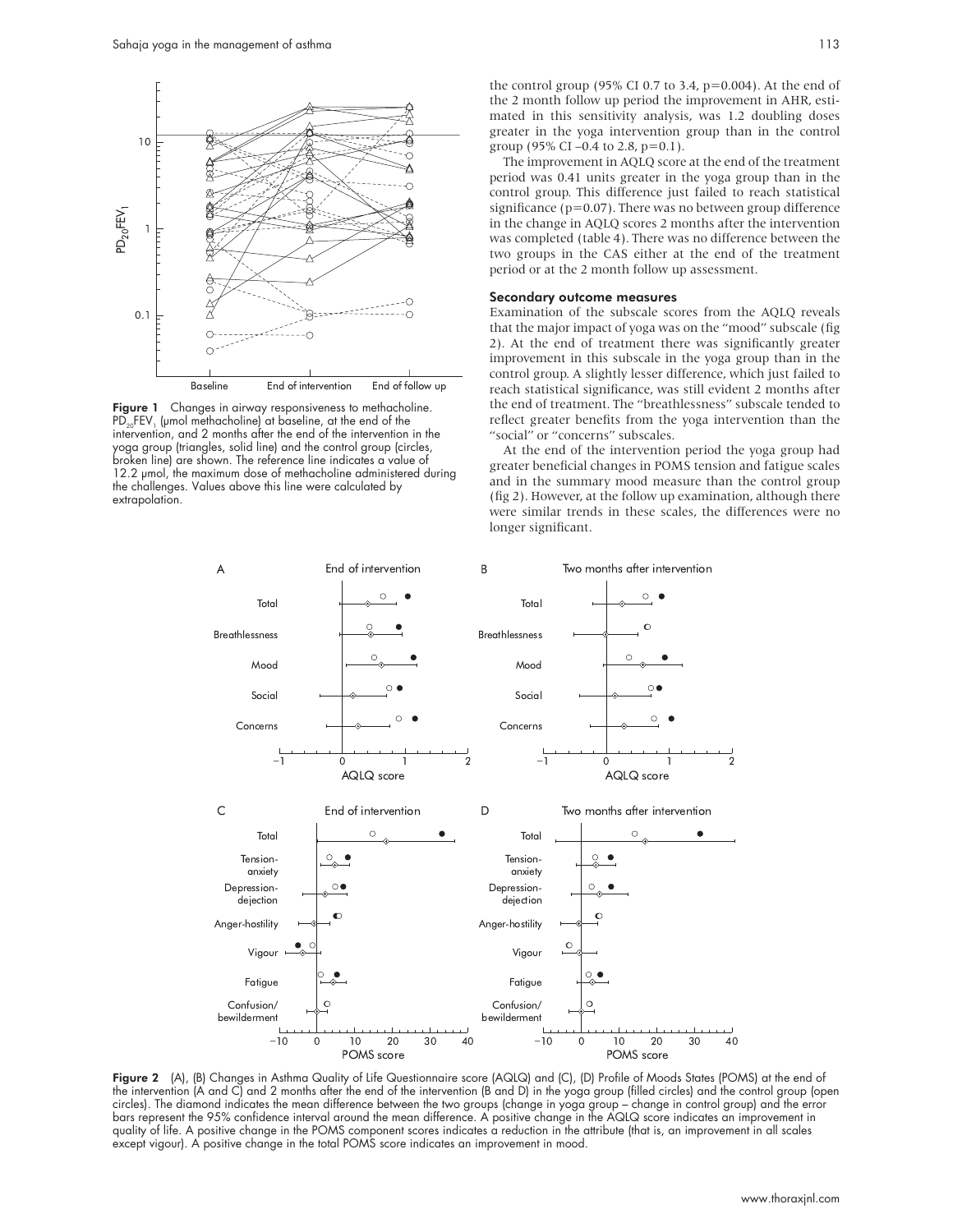There were no significant changes in lung function as measured by spirometric tests during clinic visits or as measured by peak flow at home (table 4).

### **DISCUSSION**

Sahaja yoga improved AHR and some aspects of impairment of AQLQ and mood in patients with asthma who had remained symptomatic despite treatment with moderate to high dose inhaled steroids for at least 6 weeks. The benefits of yoga on these outcomes were greater than the benefits of relaxation alone. The magnitude of the beneficial change in AHR due to the yoga intervention in this study was approximately equivalent to that attributed to inhaled corticosteroids in patients with asthma in previous studies.<sup>17</sup> However, these improvements were not accompanied by changes in lung function or symptoms recorded by diary card and appeared to wane over a period of 2 months after the intervention ceases.

The conclusions of this study are generalisable to subjects with symptomatic asthma who express interest in the non-pharmacological therapies but may not be applicable to patients who are antipathetic to this form of treatment. Although the use of complementary treatments for asthma is not frequently reported to treating doctors, their use was common among members of the UK's National Asthma Campaign $18$  in which 30% of respondents reported that they had used breathing techniques to relieve symptoms.<sup>1</sup>

It is important to note that the role of yoga was assessed as an adjunctive treatment. All subjects had been taking the equivalent of beclomethasone 1500 µg /day for at least 6 weeks before randomisation and they continued on this treatment throughout the intervention and follow up period. Hence, the benefits of yoga are additional to the benefits of inhaled steroids. We have not tested the role of yoga as a replacement for inhaled steroids and cannot deduce whether the beneficial effects of yoga require the simultaneous use of inhaled steroids.

One of the strengths of this study is the use of a plausible control intervention. The relatively good adherence to the intervention by the control group participants is evidence of our success in blinding participants to the active versus control status of the alternative intervention groups. Unexpected substantial improvements in symptom scores and quality of life in the control group, presumably due to non-specific effects of both interventions and the trial itself, may have limited our ability to detect further benefits which were specific to the Sahaja yoga intervention.

There was a larger than expected loss to follow up in yoga treatment group. The availability of outcome data on only 21 subjects in this group was less than the 25 estimated in the sample size calculations. This left the study slightly underpowered and, hence, the failure to detect a significant treatment effect on AQLQ (Total) score may be a type II error.

The higher than expected dropout rate in the yoga treatment group does introduce a potential problem with bias due to selective withdrawal of subjects who were not benefiting from the intervention. However, most of these withdrawals occurred soon after randomisation and are therefore unlikely to be related to the effectiveness of the intervention.

Among those who did reach the end of treatment assessment, compliance with the yoga and control treatments was good. Most subjects attended most of the sessions. However, we do not have any quantitative data on adherence to yoga practices between the actual sessions or during the postintervention follow up period. We have anecdotal evidence to suggest that there was poor maintenance of meditation practices after the end of the intervention period. It is likely that this explains the lack of efficacy at the follow up assessment.

The findings reported here lend some support to the conclusions of a previous small randomised controlled trial of

|                                      | End of intervention |         |                                 |                                  |    | Two months after intervention             |                                            |                              |                |
|--------------------------------------|---------------------|---------|---------------------------------|----------------------------------|----|-------------------------------------------|--------------------------------------------|------------------------------|----------------|
|                                      | Yoga                | Control | Difference* (95% CI)            | p value                          |    | Yoga                                      | Control                                    | Difference* (95% Cl)         | p value        |
| Combined Asthma Score (max score 12) |                     |         | $0.9$ (-0.9 to 2.7)             |                                  |    | $\frac{0}{2}$                             |                                            | $-0.5$ $(-2.2$ to 1.2)       |                |
| AQLQ [Total] (max score              |                     | 0.65    | 0.41 $(-0.04 \text{ to } 0.86)$ |                                  |    |                                           |                                            | $0.25$ $[-0.21$ to $0.72]$   |                |
| $PD_{20}FEV$ (doubling doses)        |                     | $-0.18$ | $-1.46$ $(-2.89$ to $-0.02)$    | 3 0 47<br>3 0 9 9 9<br>0 0 0 0 0 |    |                                           |                                            | $-0.84$ $(-2.37$ to 0.70)    | $\frac{3}{2}$  |
| FEV, (% predicted)                   | $-4.2$              |         | $-4.8$ $[-13.1$ to 3.5          |                                  |    |                                           |                                            | $.0(-8.1 to 10.1)$           | 0.8            |
| FEV <sub>1</sub> /FVC ratio          | $-0.008$            | 0.003   | $-0.011(-0.047)$ to 0.024)      |                                  |    |                                           |                                            | $-0.031 (-0.085)$ to $0.023$ | $\overline{C}$ |
| Morning PEF (I/min)                  |                     |         | $-0.7$ ( $-18.4$ to $17.0$ )    | 0.9                              | 46 | $0.88$<br>$-1.57$<br>$-0.033$<br>$-0.033$ | 2.5<br>0.63<br>0.74<br>0.002<br>9.5<br>9.9 | $1 - 13.06$ 19.1             |                |
| PEF (low % high)                     | 6.7                 | $-6.5$  | $-0.1$ $(-6.1$ to 5.8)          | 0.97                             |    | 4.5                                       |                                            | $(1.0 (-3.4 to 11.4))$       |                |